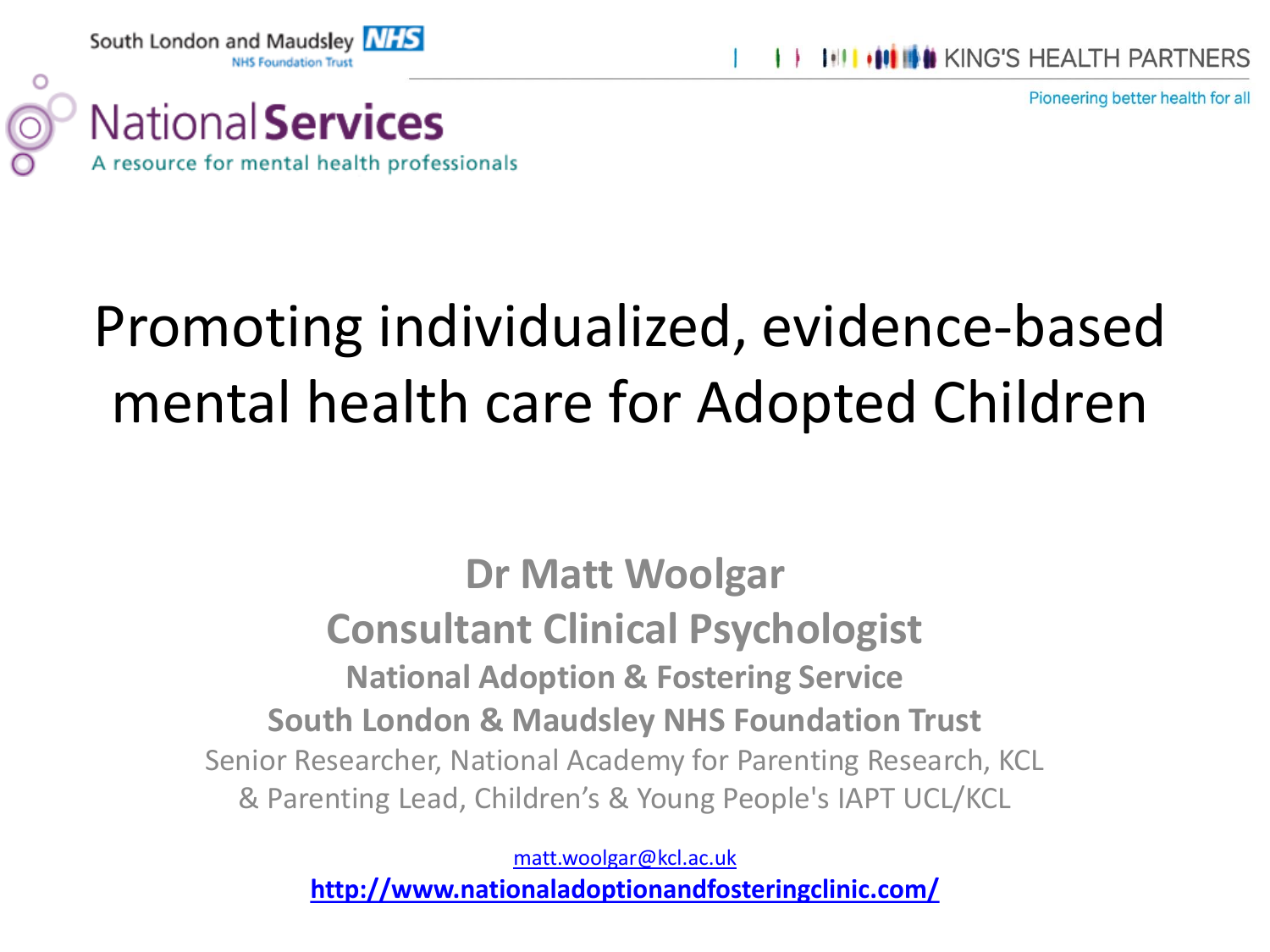# "Adoption? It's hardly an illness is it?"

*…from an adult psychiatrist in specialist psychosis service facing huge cuts*

No not an illness, but an **opportunity** –With the right support, right place & right times

- Not "an illness" and definitely not a single disorder with a single treatment
- So what should a specialist NHS mental health adoption service do?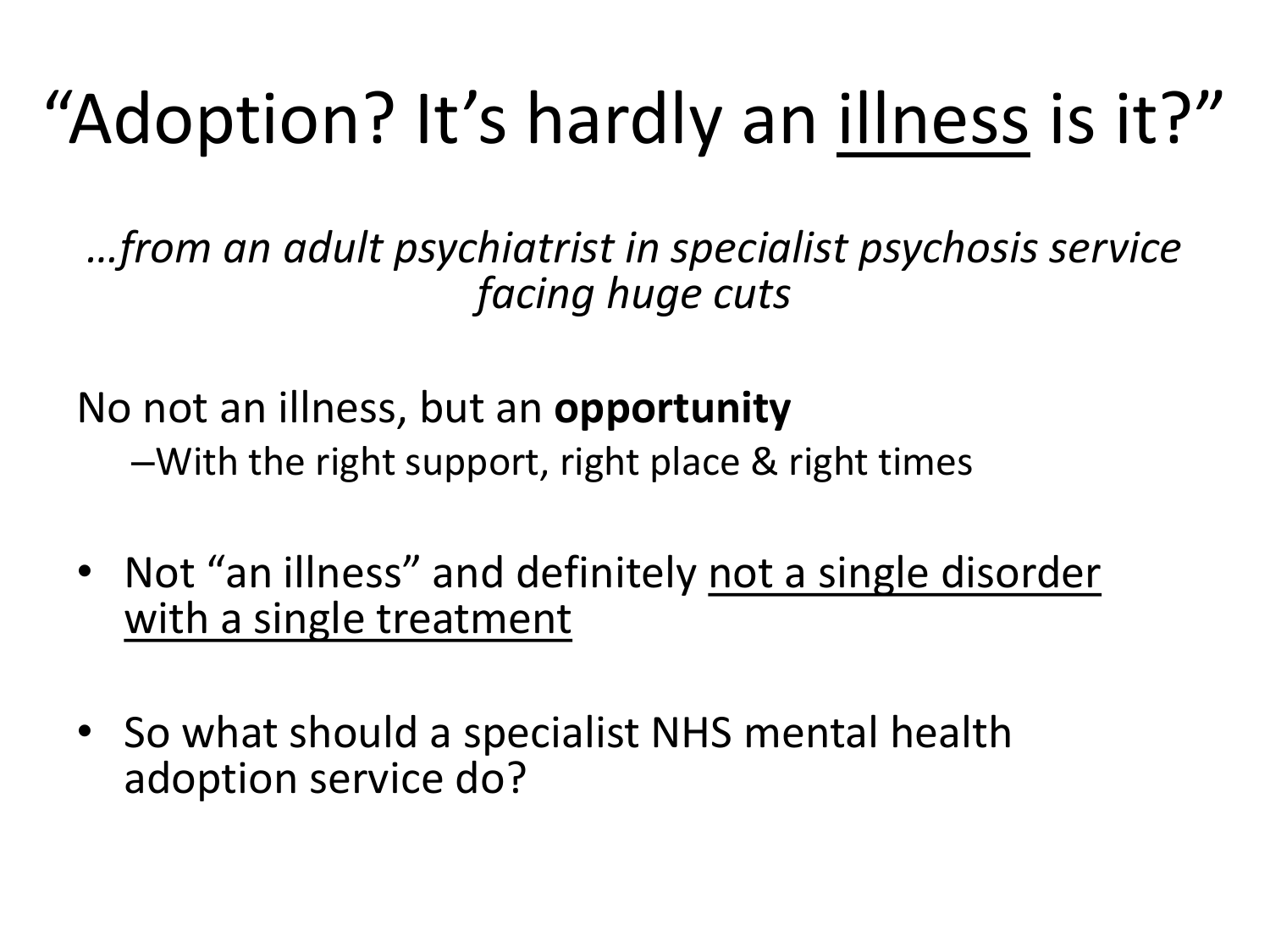## What are the likely common disorders in adopted children?

- Poor mental health data for UK adopted children
	- A need for well designed research…
- But UK adopted children largely from Looked After Children (LAC) & have experienced maltreatment / neglect
	- Excellent epidemiological data for UK LAC
		- From the Office of National Statistics (ONS) study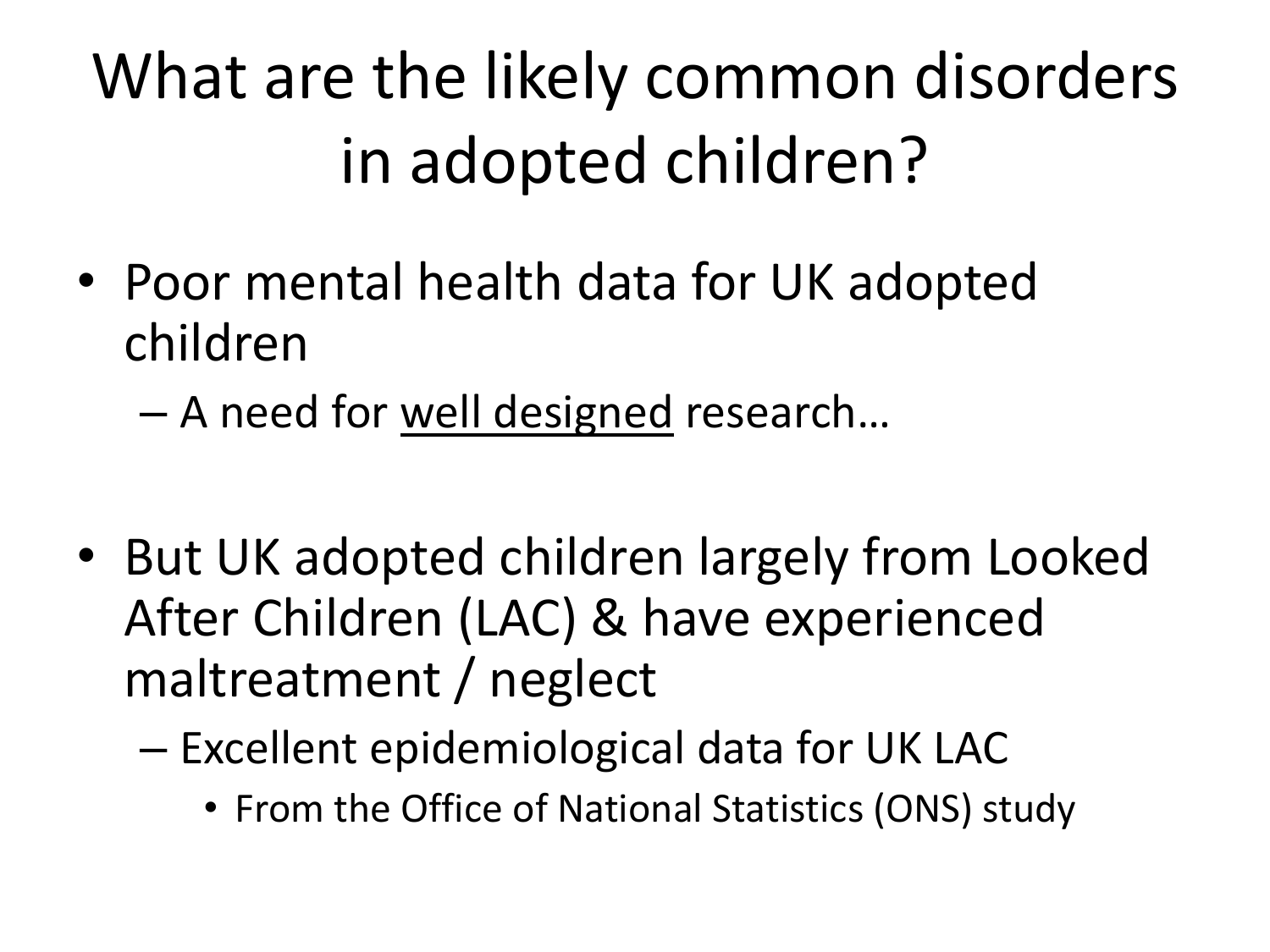#### Mental Health in UK LAC, Ford et al 2007

|                              |             | <b>Birth family</b> | <b>High Risk</b> | <b>ONS LAC</b> |
|------------------------------|-------------|---------------------|------------------|----------------|
| Any disorder                 |             | 8.5%                | 14.6%            | 46%            |
| <b>Anxiety disorders</b>     |             | 3.6%                | 5.5%             | 11%            |
|                              | <b>PTSD</b> | 0.1%                | 0.5%             | 2%             |
| Depression                   |             | 0.9%                | 1.2%             | 3%             |
| <b>Behavioural disorders</b> |             | 4.3%                | 9.7%             | 39%            |
| <b>ADHD</b>                  |             | 1.1%                | 1.3%             | 9%             |
| <b>ASD</b>                   |             | 0.3%                | 0.1%             | 2.6%           |
| Neurodevelopmental           |             | 3.3%                | 4.5%             | 12.8%          |
| <b>Learning disability</b>   |             | 1.5%                | 1.5%             | 10.7%          |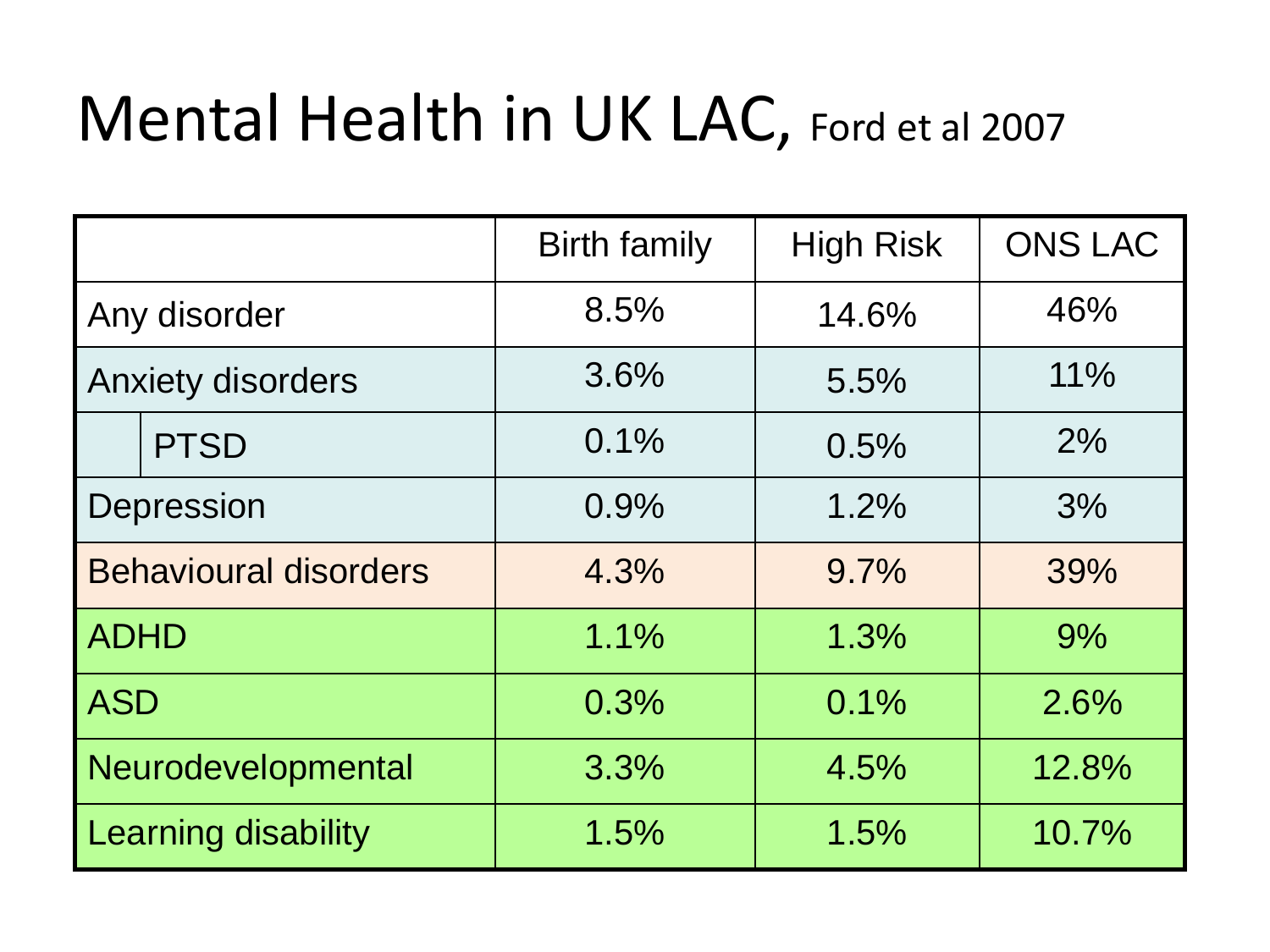#### Comparing ONS LAC data with Tier 4 Adoption & Fostering Service (AFS)

(Woolgar & Baldock, 2014)

|                              |             | <b>ONS LAC</b> | <b>N&amp;S Adoption</b><br>& Fostering | <b>CAMHS</b><br><b>Referrals</b> |
|------------------------------|-------------|----------------|----------------------------------------|----------------------------------|
| Any disorder                 |             | 46%            | 66%                                    | 31%                              |
| <b>Anxiety disorders</b>     |             | 11%            | 9%                                     | 5%                               |
|                              | <b>PTSD</b> | 2%             | 3%                                     | 1%                               |
| Depression                   |             | 3%             | 4%                                     | 1%                               |
| <b>Behavioural disorders</b> |             | 39%            | 55%                                    | 4%                               |
| <b>ADHD</b>                  |             | 9%             | 38%                                    | 12%                              |
| <b>ASD</b>                   |             | 2.6%           | 4%                                     | 4%                               |
| Neurodevelopmental           |             | 12.8%          | 12%                                    | $0\%$                            |
| Learning disability          |             | 10.7%          | 10%                                    | 3%                               |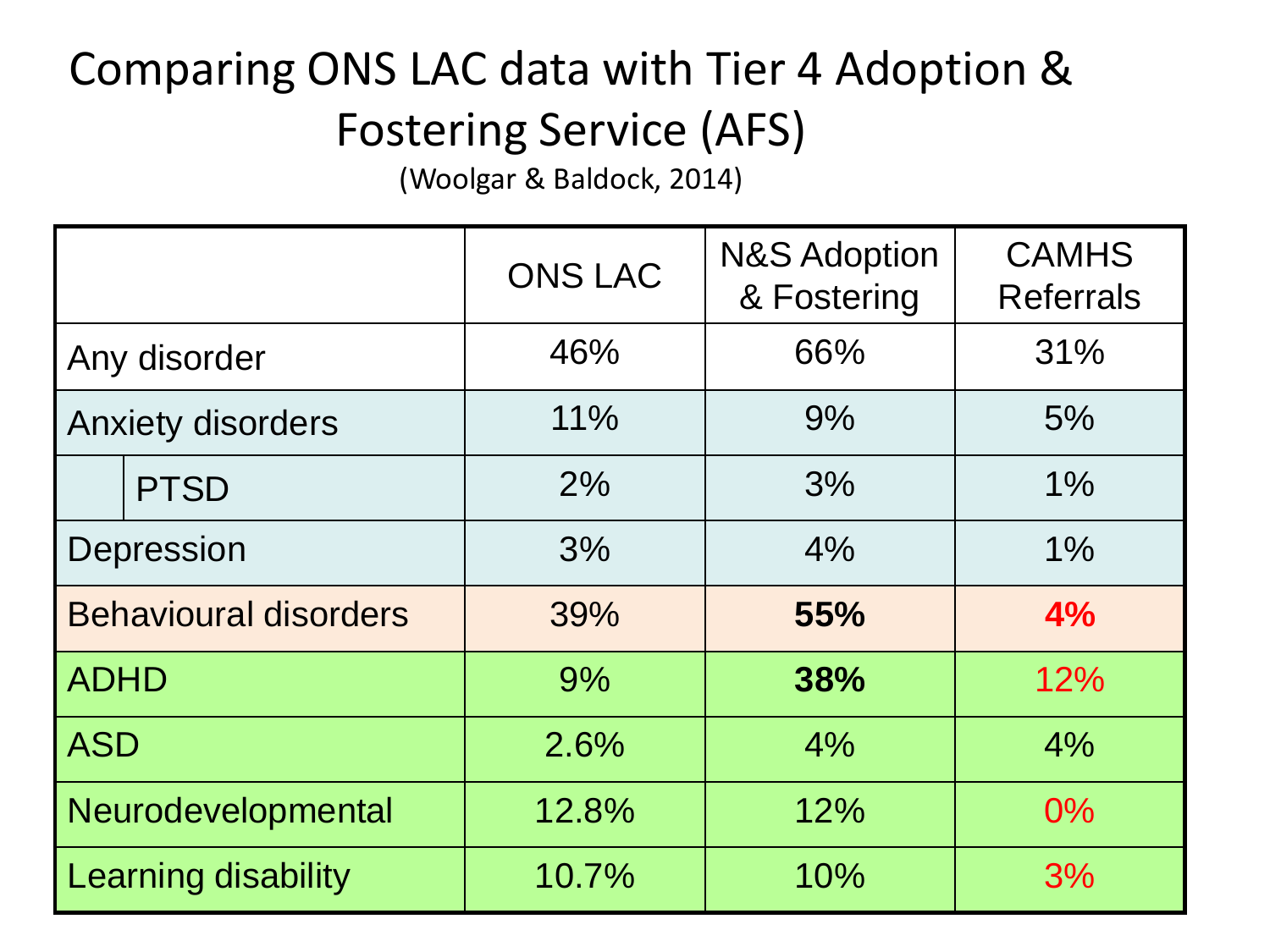## General CAMHS services for adoption & fostering

- CAMHS services especially under-identifying
	- Behavioural problems
	- Neurodevelopmental problems
		- ADHD
		- Global learning disability
		- Neurodevelopmental issues (e.g., tics etc)
		- Specific learning disability (e.g., dyslexia)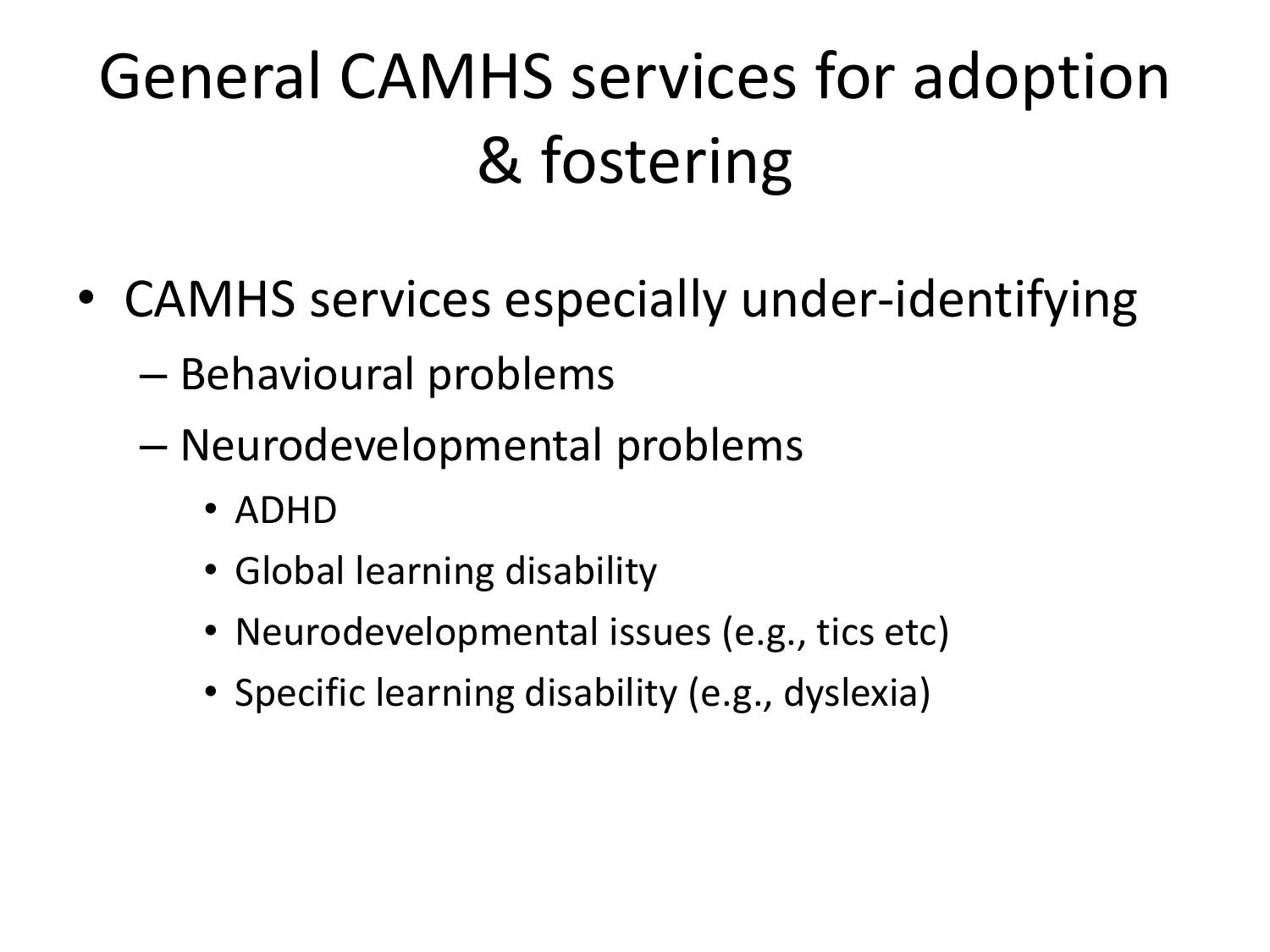'The allure of rare disorders' in maltreated children (Haugaard, 2004)

'Although more common diagnoses, such as *ADHD*, *Conduct Disorder*, *PTSD*, or adjustment disorder, may be less exciting, they should be considered as **first line diagnoses** before contemplating any rare condition such as RAD or an unspecified attachment disorder…' Chaffin et al, 2006 (APSAC)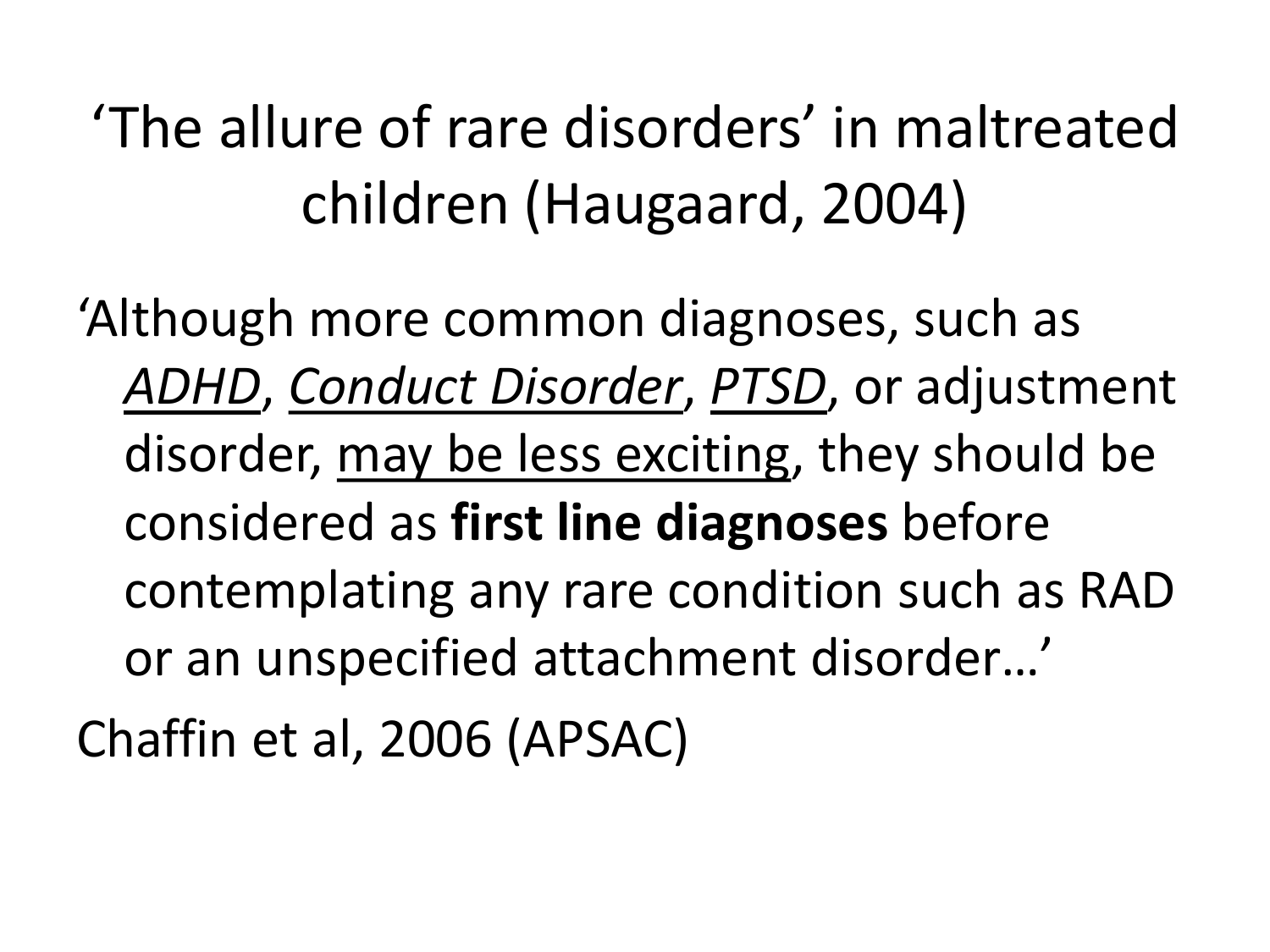# Looking at the science

- Children are individuals, not defined by adoption
- Maltreatment and neglect can make children more different than similar!!
	- Not just 'brain damage' not just the brain and not just damage… [adaptation??]
	- Huge Individual Differences in response to early experiences
	- Quality of early experiences highly varied anyway...
- Need to focus on individuals & their specific history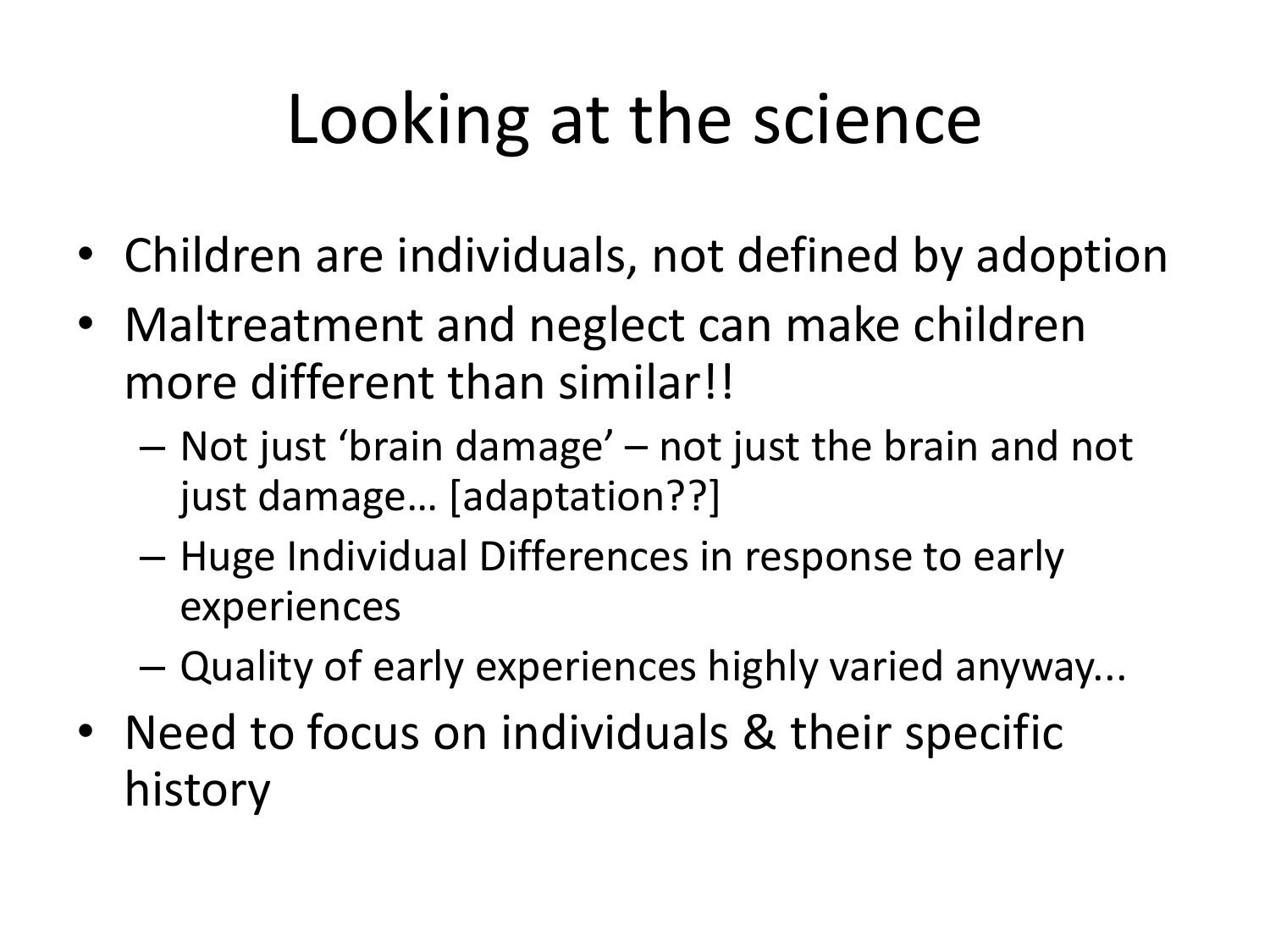# Each child is unique

- Each Adopted child has a unique history & formulation: avoid simplistic 'neuro' accounts
- Complex, individual specific pathways…
- Cannot lump all Adopted Children together – Different ages/different types/different gender…
- "Because she is adopted she is X…"
	- Traumatised
	- Brain different
	- Attachment problems
	- Anxious
	- Shameful
	- Without even seeing her, I can tell you she needs 'Y'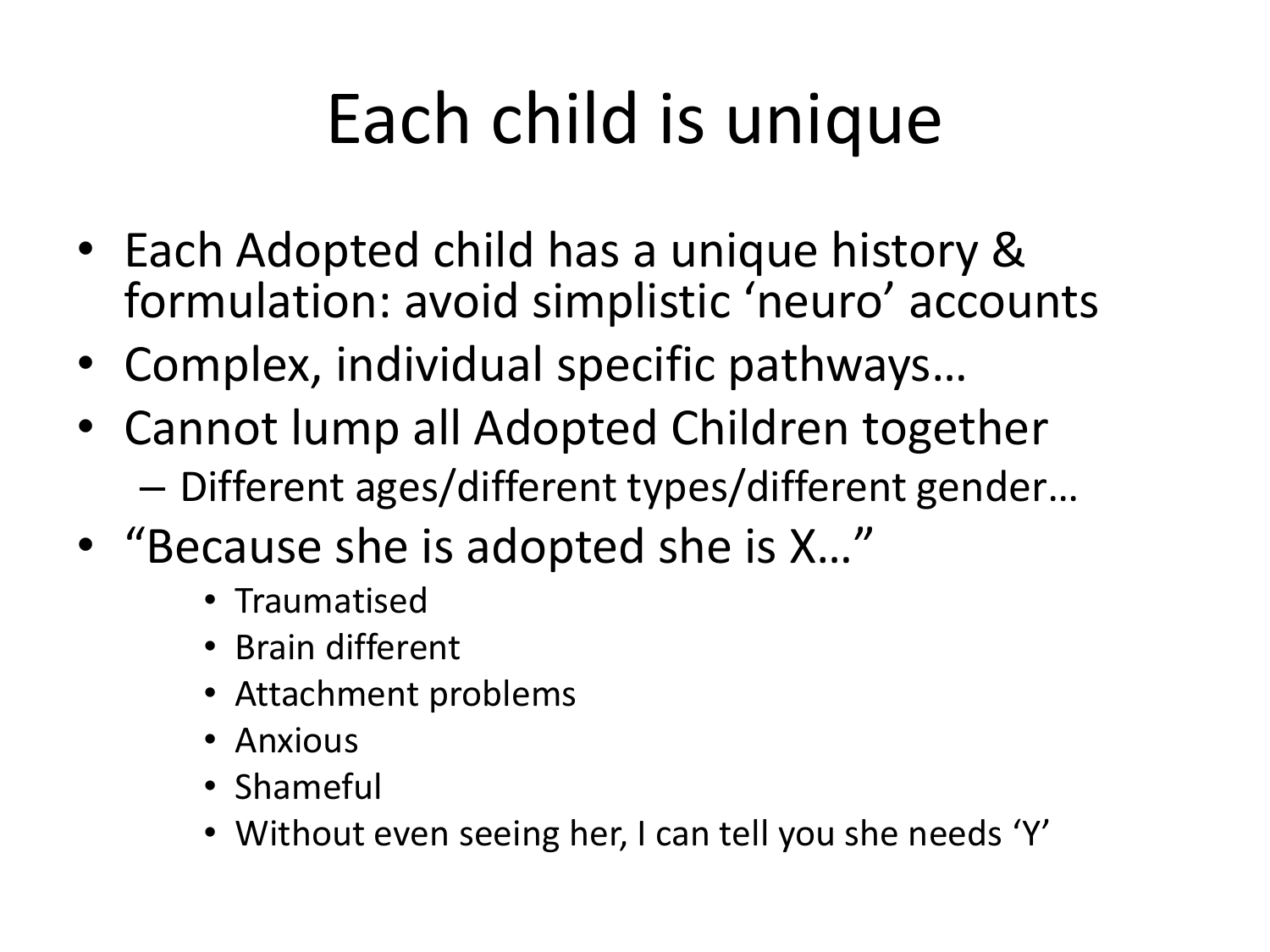#### Maltreatment impacts upon many levels

(Woolgar 2013)

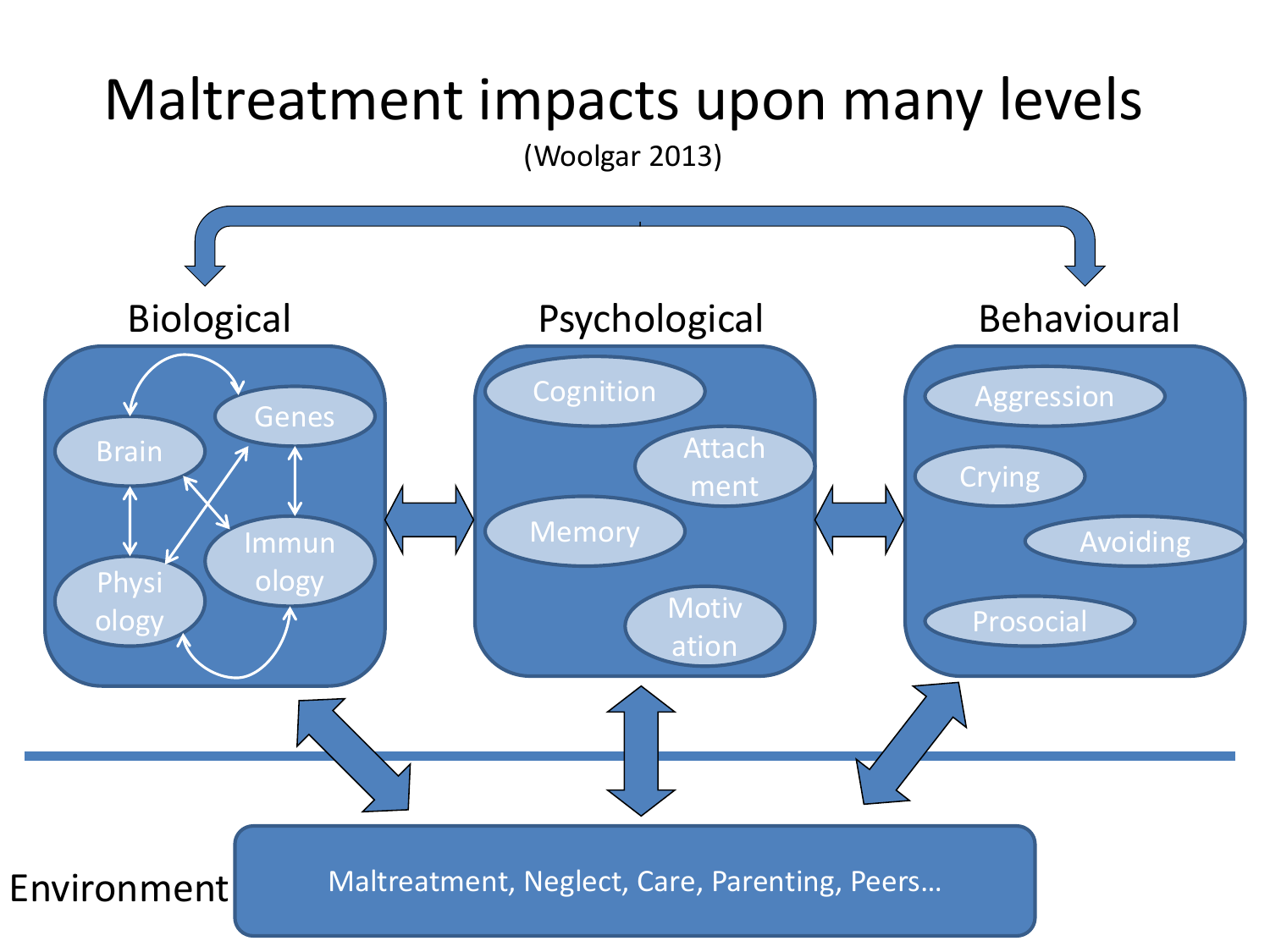#### Differential Susceptibility

People differ [e.g., genetically] in how much they respond to **both**  positive & negative experiences (Belsky & Pluess, 2009)

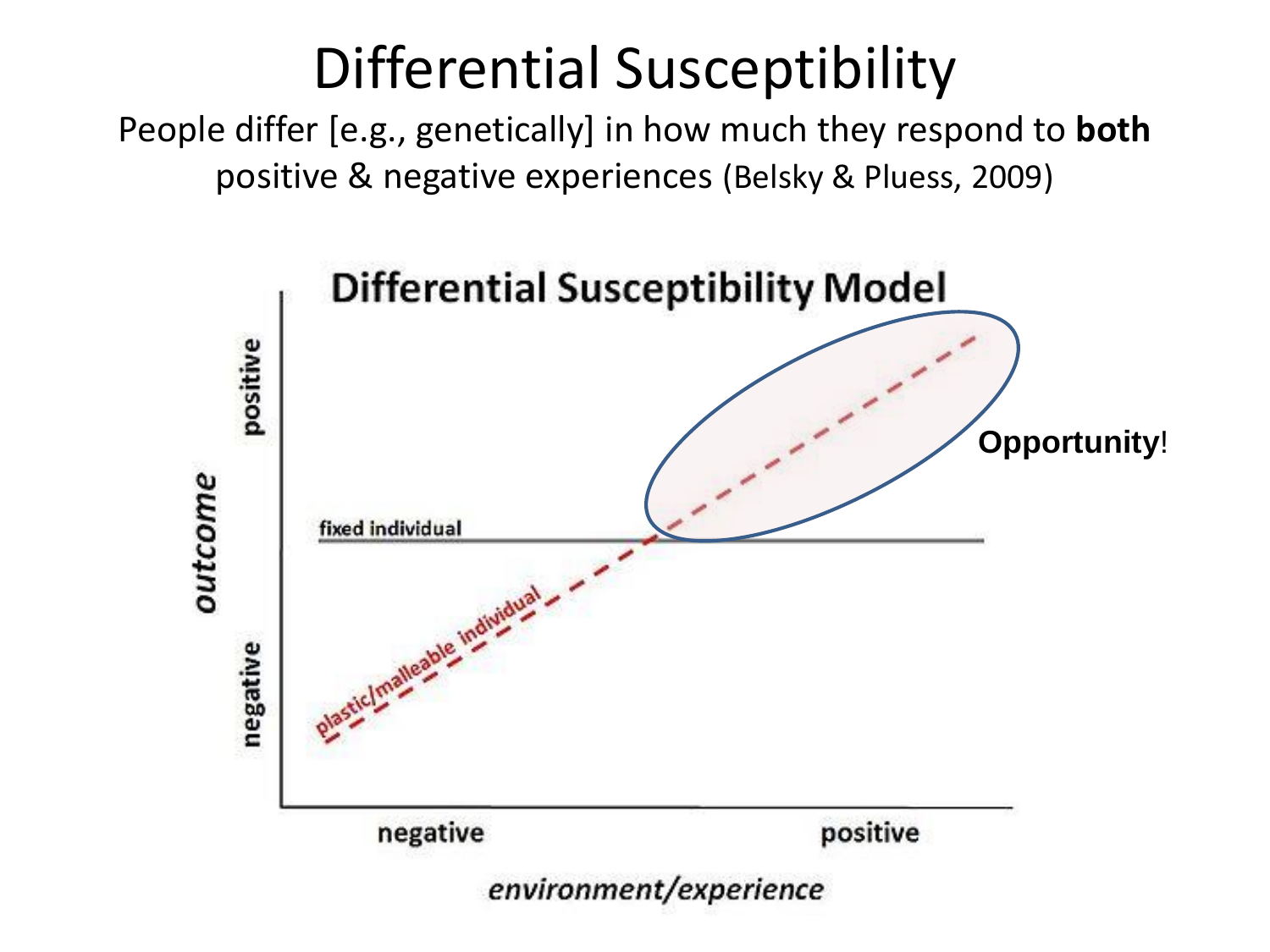## Responses are Individual

- A bigger dose of stress is worse on average
- But response to stress varies
	- Susceptible child may show big problems from 'only a small dose' of maltreatment [*Orchid*]
	- 'Fixed' child may be resilient to a large 'dose' [*Dandelion*]
- But response to treatment can also vary
	- Susceptible child may respond rapidly to small intervention: **if** precisely tailored to his/her needs
	- Resilient child may show much smaller response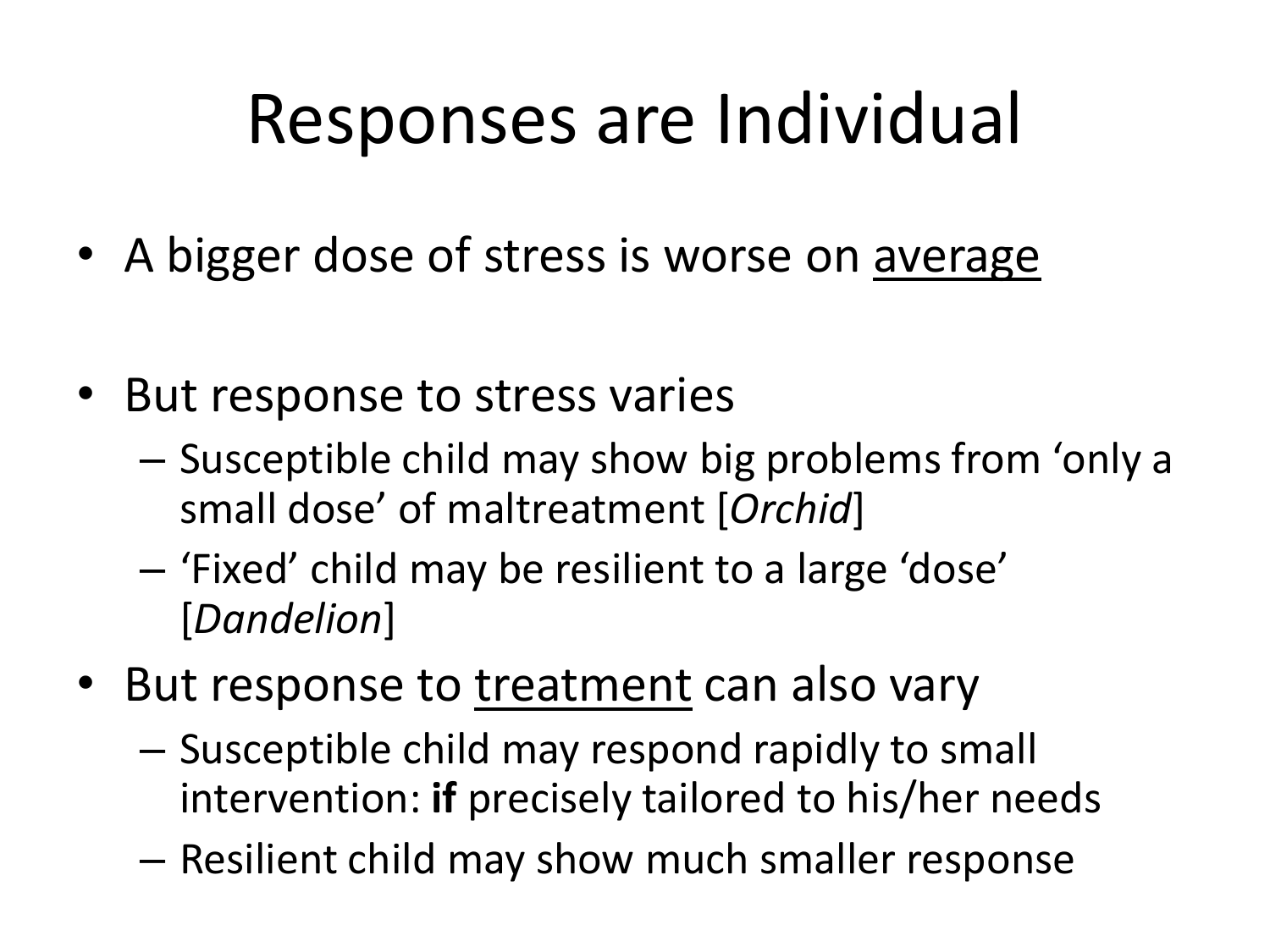# Differential susceptibility in siblings

- Boy is older & was exposed to significantly higher level of maltreatment but doing okay now
	- Great effort expended to address his greater trauma
	- Not bothered either way by treatment so far
	- [Dandelion]
- Younger girl had 'less' maltreatment, yet struggling in all domains, except with some peers
	- Challenging to family & system ["needy" & volatile]
	- Very keen for treatment sensitive, curious & rewarding
	- Great potential, but how to help her…? [Orchid]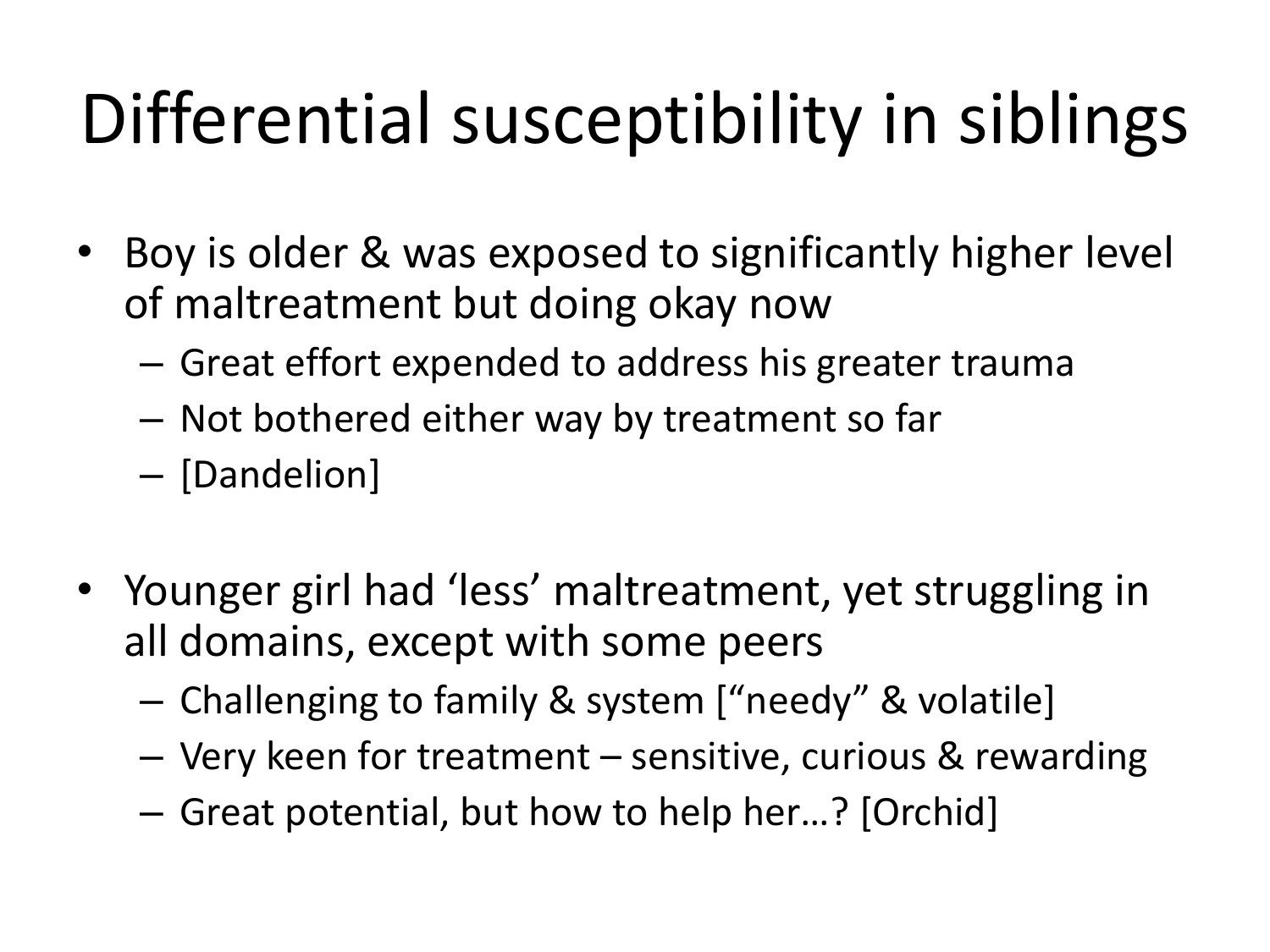# Summary of what we know

- Clear & marked risk for common mental health disorders for children adopted from care
- Complex and individual bio-psycho-social presentations can emerge from maltreatment
	- So much more than 'just' a damaged brain
- Unique and subtle presentations with individual responses to **extent** [dose] of maltreatment – Biology responds to adversity with diversity
- Cannot lump together all Adopted Children's needs – Need a **personalised** approach to service delivery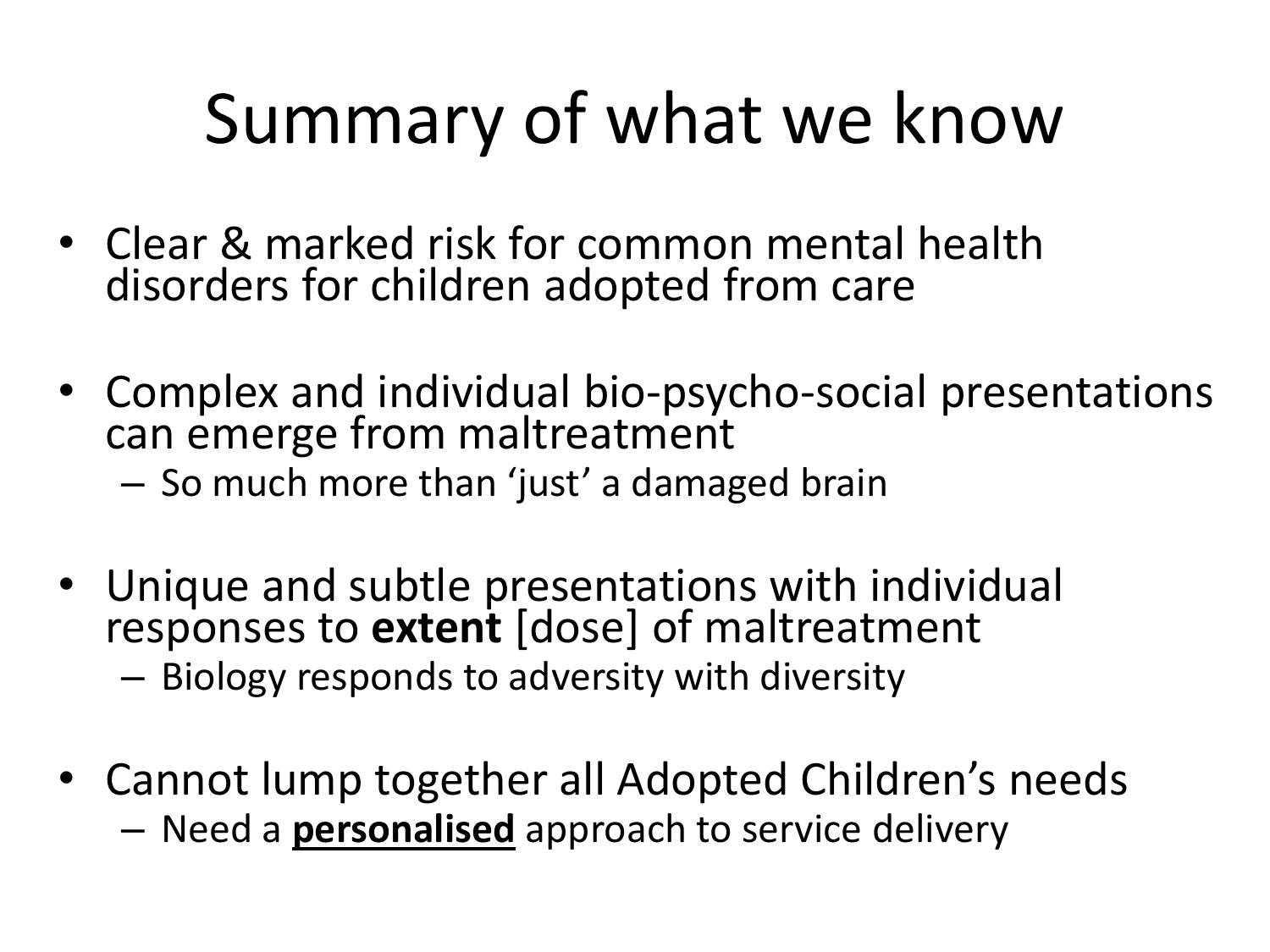## Unusual & unique presentations

#### (in which common disorders still identifiable)

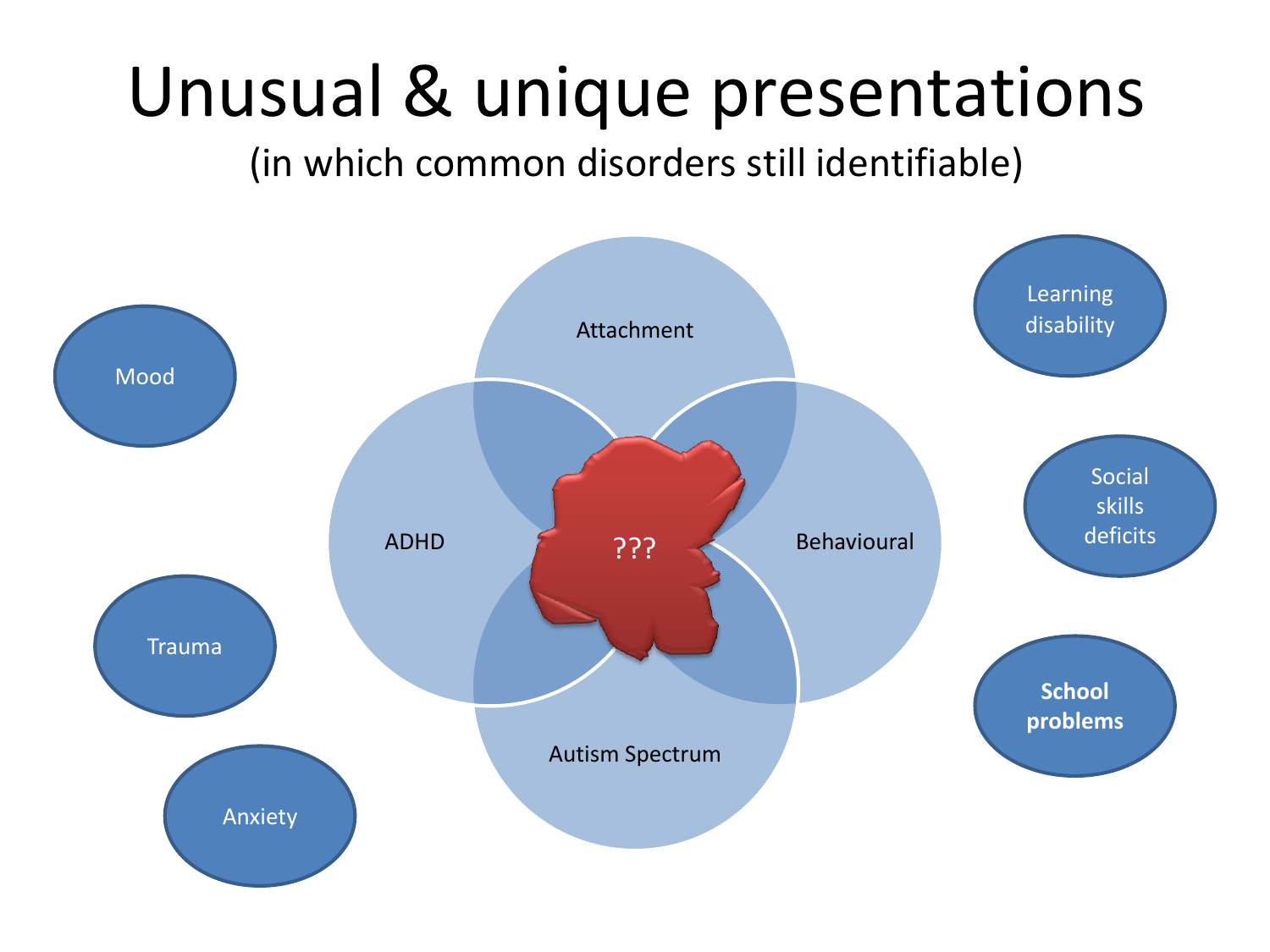### What is needed for specialist CAMHS assessment?

- Children exposed to maltreatment & neglect who may have attachment problems:
- Need for expert assessment and differential diagnosis & adoption specific formulations / care plans, based on current evidence
	- "Treatment… should be based on a careful assessment conducted by a qualified mental health professional with expertise in differential diagnosis and child development" (Chaffin et al, 2006, p87)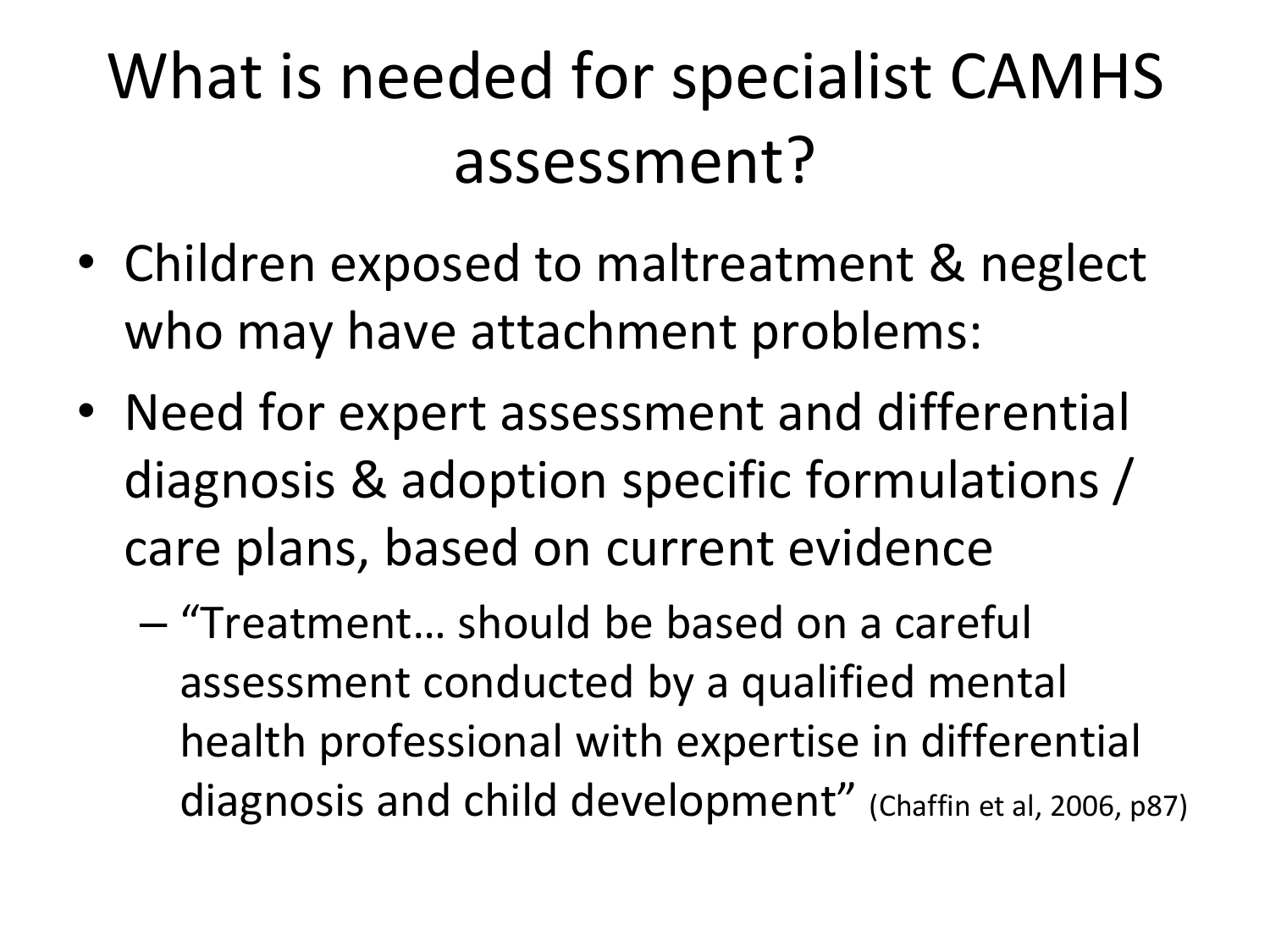# NHS National & Specialist (Tier 4) Adoption Service model

<http://www.nationaladoptionandfosteringclinic.com/>

- Multi disciplinary assessment
	- Personalised bio-psycho-social formulation
	- Prioritise common disorders, even if low threshold
- Develop personalised care plan (& revisit)
- Liaise with network, especially school
- Primary therapeutic input is the **Carers**, but various evidence based treatments can support them in this task by addressing complexity.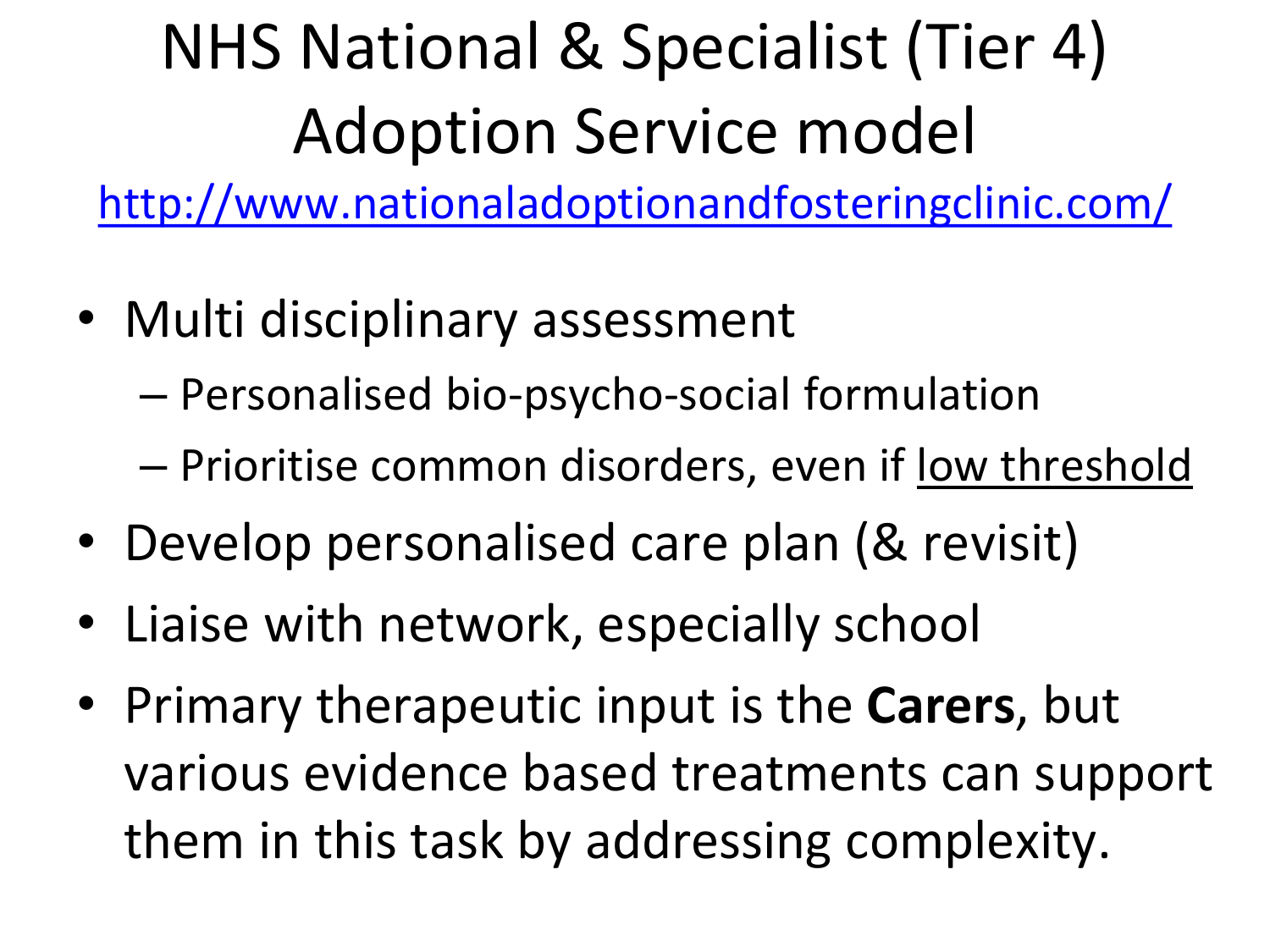## Complexity in practice: 10 year-old adopted boy

- 'help with school; they just don't get him'
- Domestic violence in utero & polysubstance misuse; 3 week detox in SCBU; adopted by his first carer
- History of multiple NHS CAMHS contacts
	- Series of Tier 3 assessments over 5 years, discrepant diagnoses each discounting the previous ones
		- 1. ADHD, no autism
		- 2. Autism, no ADHD
		- 3. ADHD again, but no autism
		- 4. Behavioural problems & poor parenting, but no ADHD or autism
	- Not meeting high CAMHS thresholds so no treatment
	- Parent bemused, angry & let down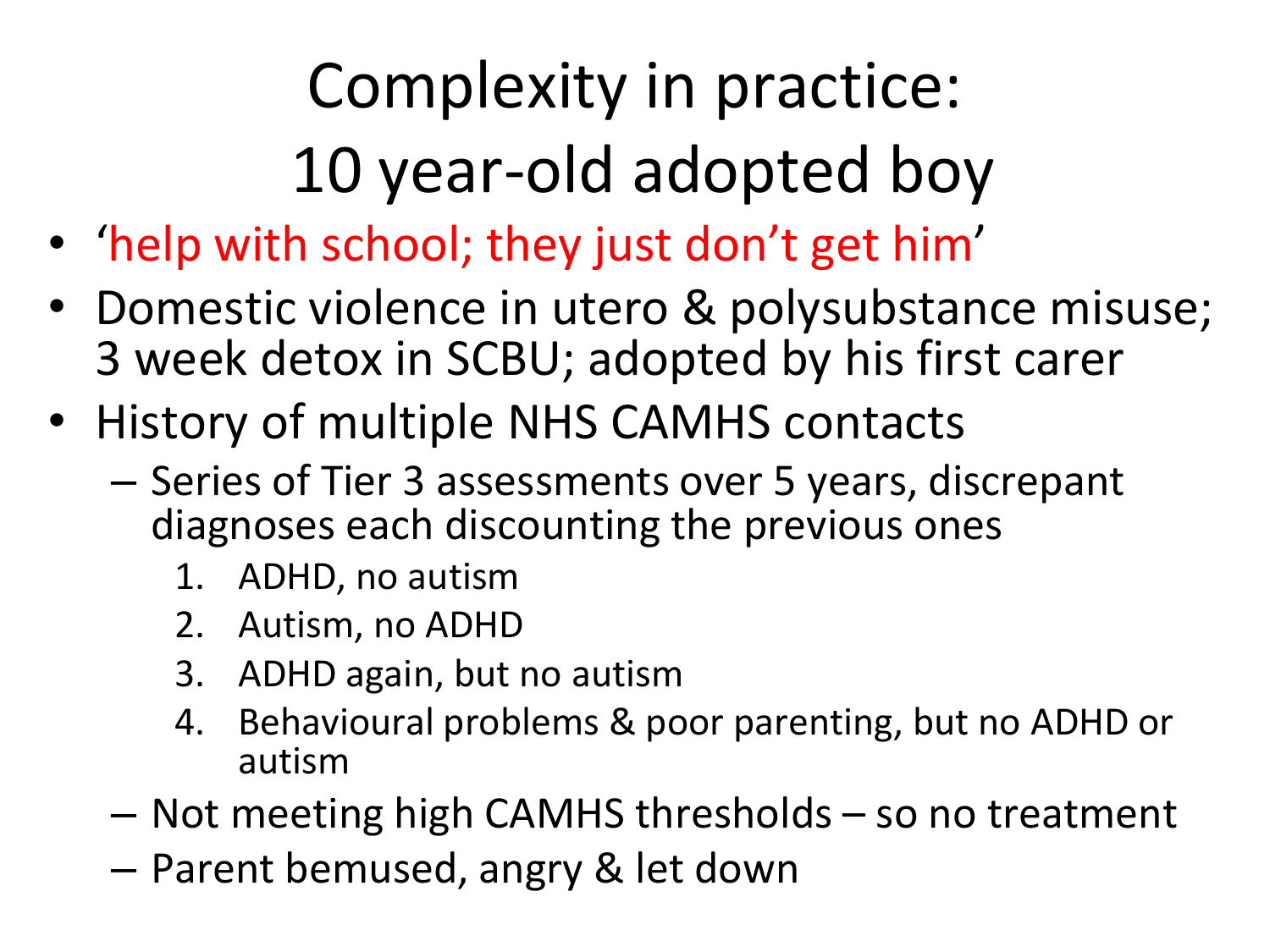## NHS National & Specialist (Tier 4) Adoption Service Assessment

- Few problems at home
	- Mother very clear & uses visual aids to help understanding
- School 'hate' him [evidenced in their report]
	- Disagree that he has any mental health issues [he has several]
	- Blame mother's parenting [No, just her committed advocacy]
	- Low academic expectations [but normal IQ, so school **failing**]
- **Outcome** 
	- Complex but **subtle** neurodevelopmental profile
	- Several common disorders, low threshold but cumulative high needs
	- Requires substantial school support
	- Liaison with school to explain profile not a 'horrid' child
	- Support School Action/Statementing processes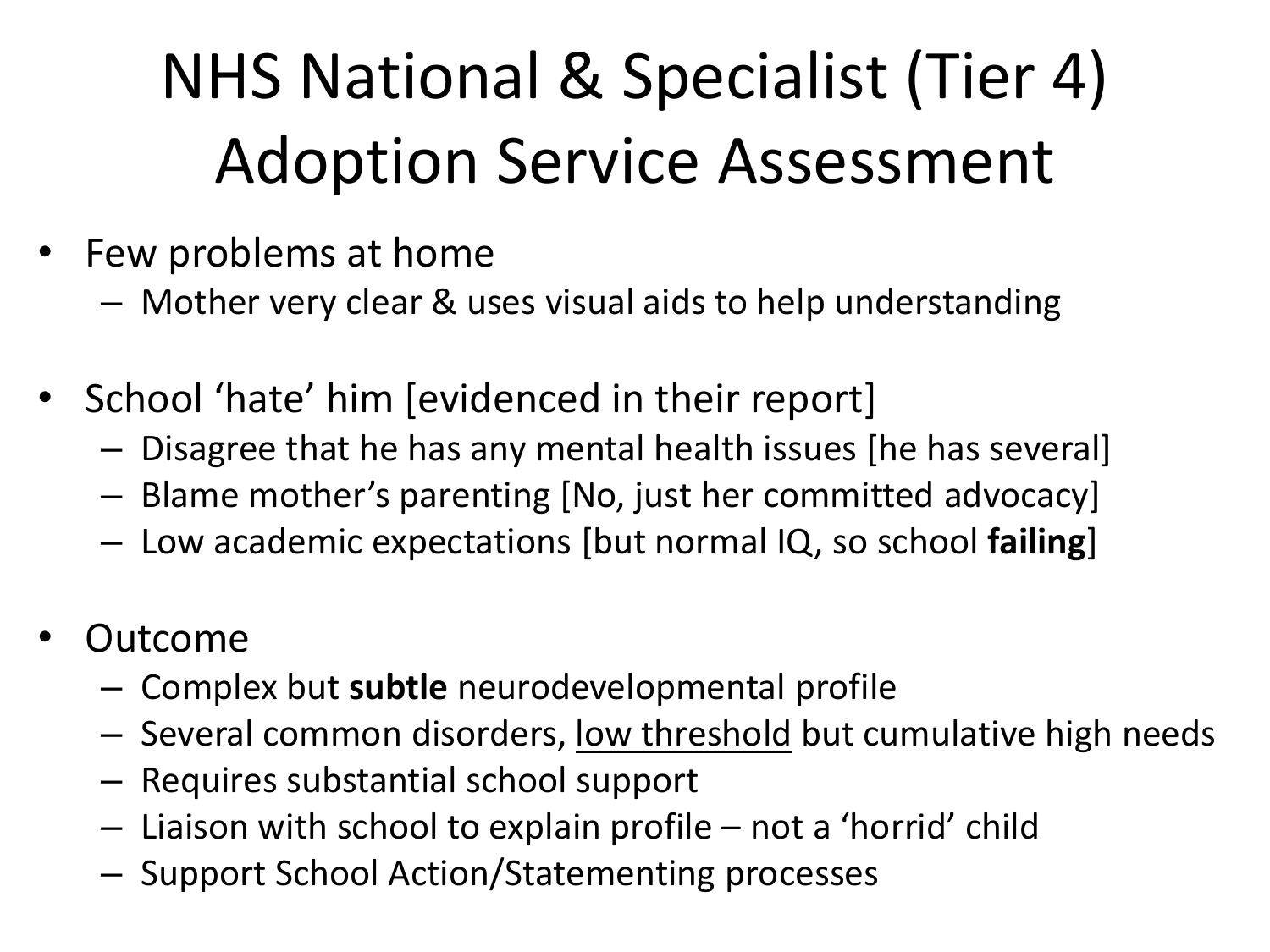Working with complex (developmental) trauma (Bodinetz, Pinto & Woolgar, in prep)

- Teenage girl, adopted >8 years old
	- Unusually extreme & sadistic physical / sexual abuse
- Seen in CAMHS for nearly 3 years, but 'supportive' interventions [first referral to our clinic at the time of adoption was not permitted]
	- Saw several therapists; system overwhelmed by her traumatic story
	- When referred to us we were requested by the current service not to ask her about trauma in case it upsets her
- Complex range of problems but with defiant & disruptive behaviour parents' primary concern at presentation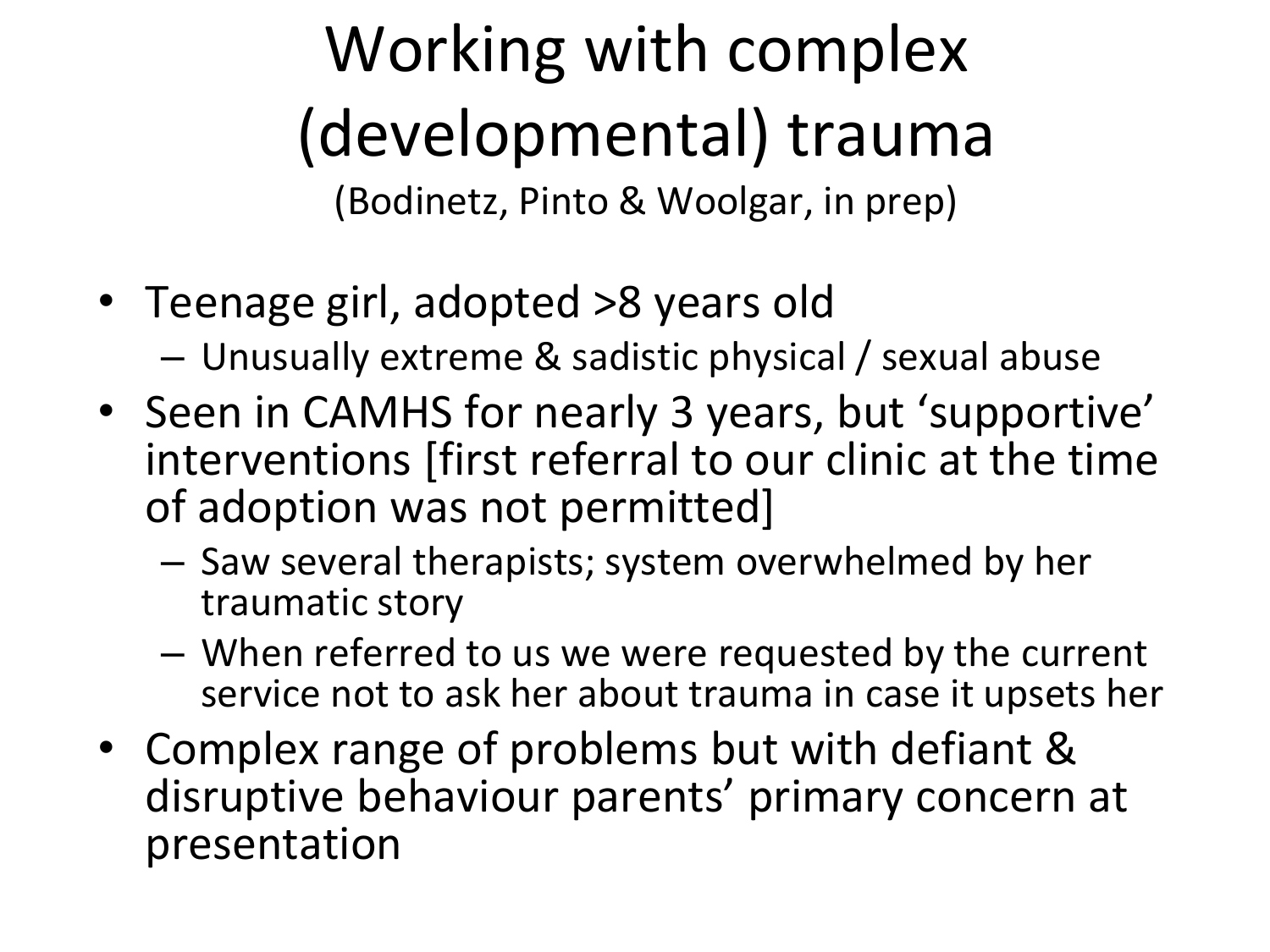# Working with trauma - II

- Asked in first session about her trauma history
	- "Please can I talk about it…!" [listen to me… please don't be scared of it]
	- Teens know you know their history being open is honest
- Assessment showed
	- Depressed mood
	- Significant behaviour problems @ home & school
	- Full blown PTSD [mood & behaviour 'secondary' to trauma]
- High IQ, but unable to function in school
	- Encouraged to know something worth working towards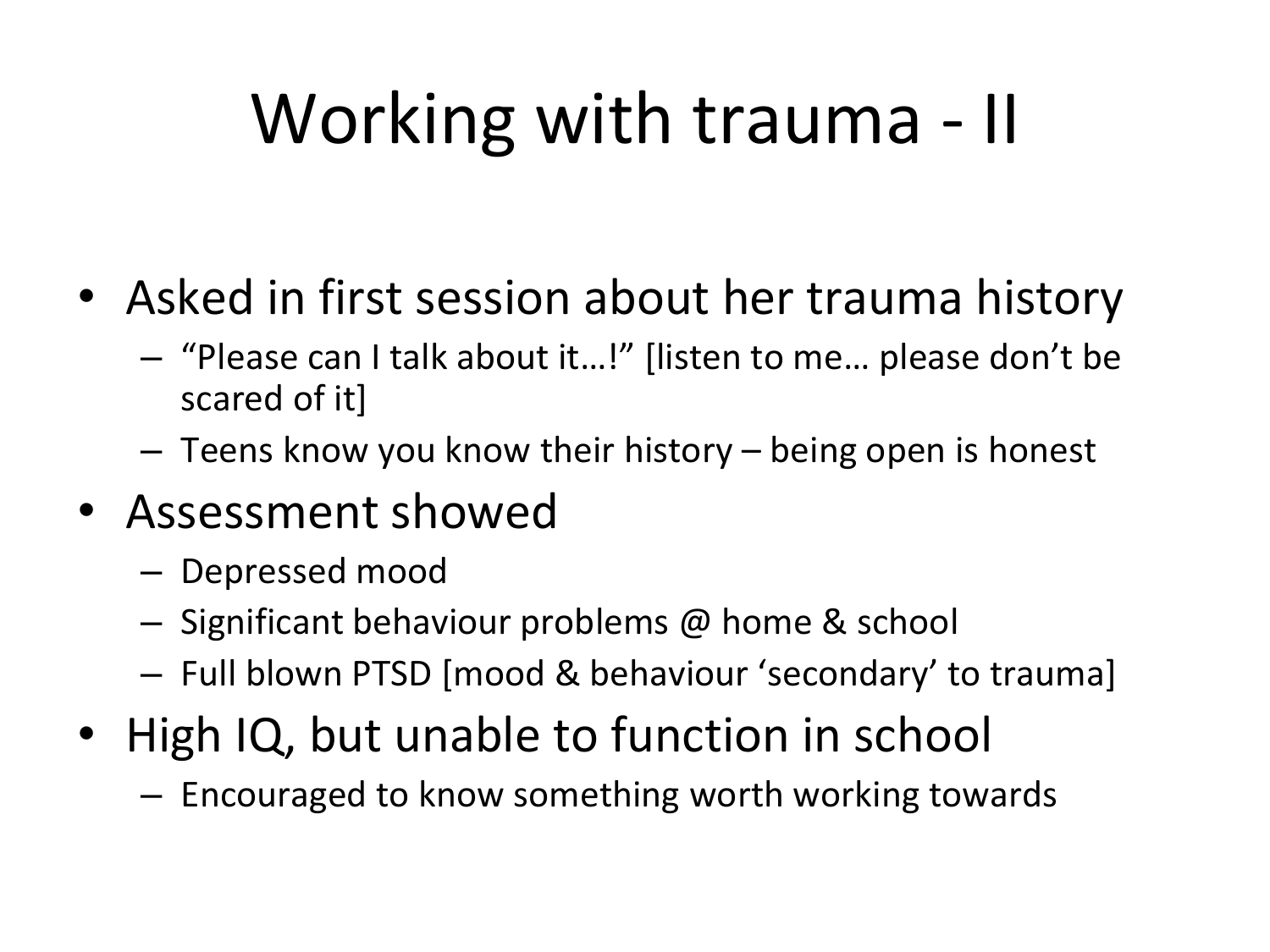# Working with trauma - III

- **PTSD** [current reliving, avoidance, 'hyperarousal' etc of trauma] headline problem; Trauma focussed CBT
	- First stage Mood Stabilisation [CBT & Mindfulness] 2 months in – mood back to normal levels
	- Second stage Trauma Focussed CBT [Narrative Exposure] below cut-off by 4 months [included a trial]
- **Conduct problems** Social Learning Theory approach, to support parents to manage behavioural problems, plus help them with:
	- Extreme responses to small triggers discriminate trauma features from being a teenager?
	- Facilitate communication between girl & parents, as she understands more about her mood and her behaviour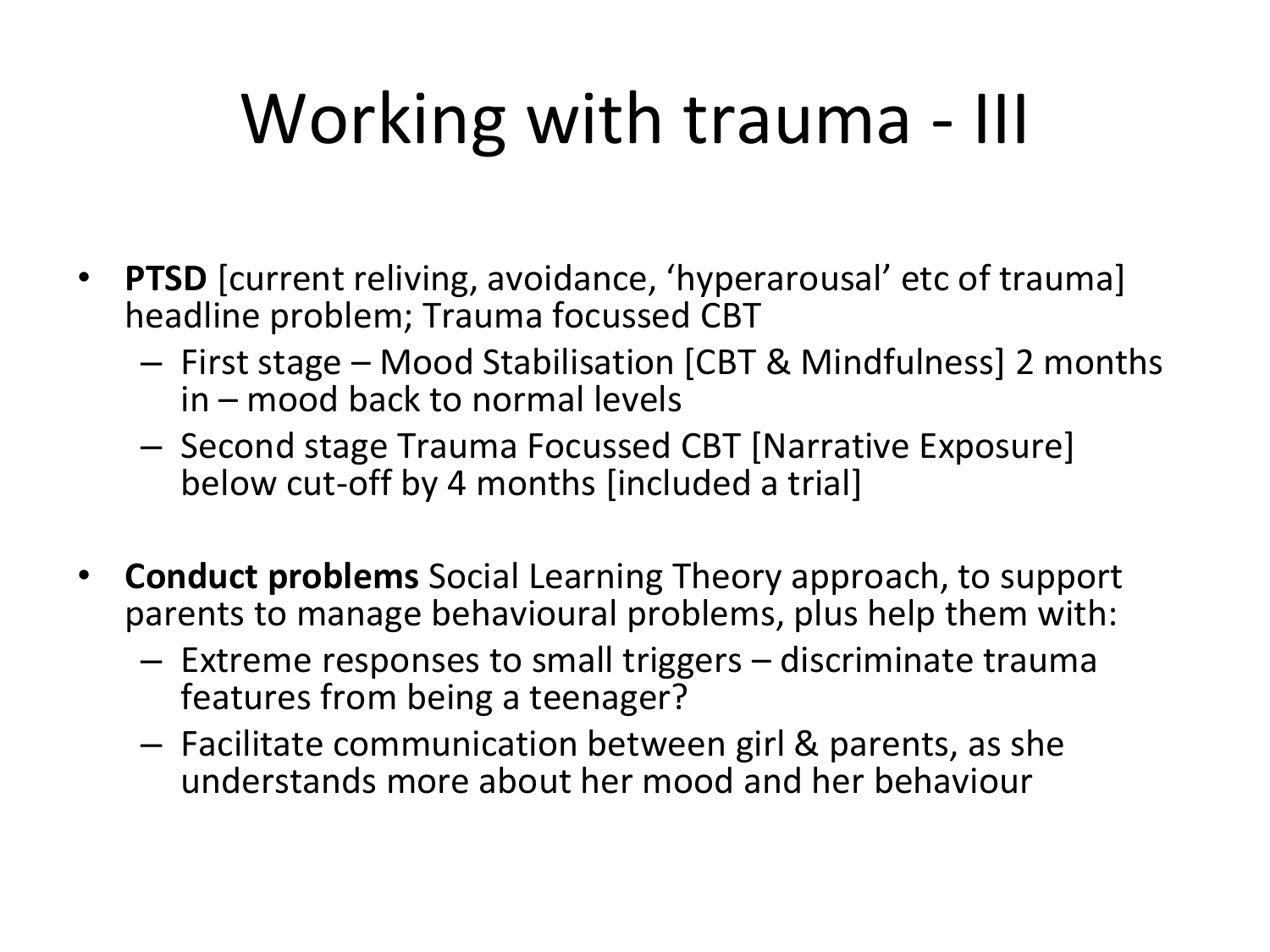#### Outcomes for weekly EBT over 8 months

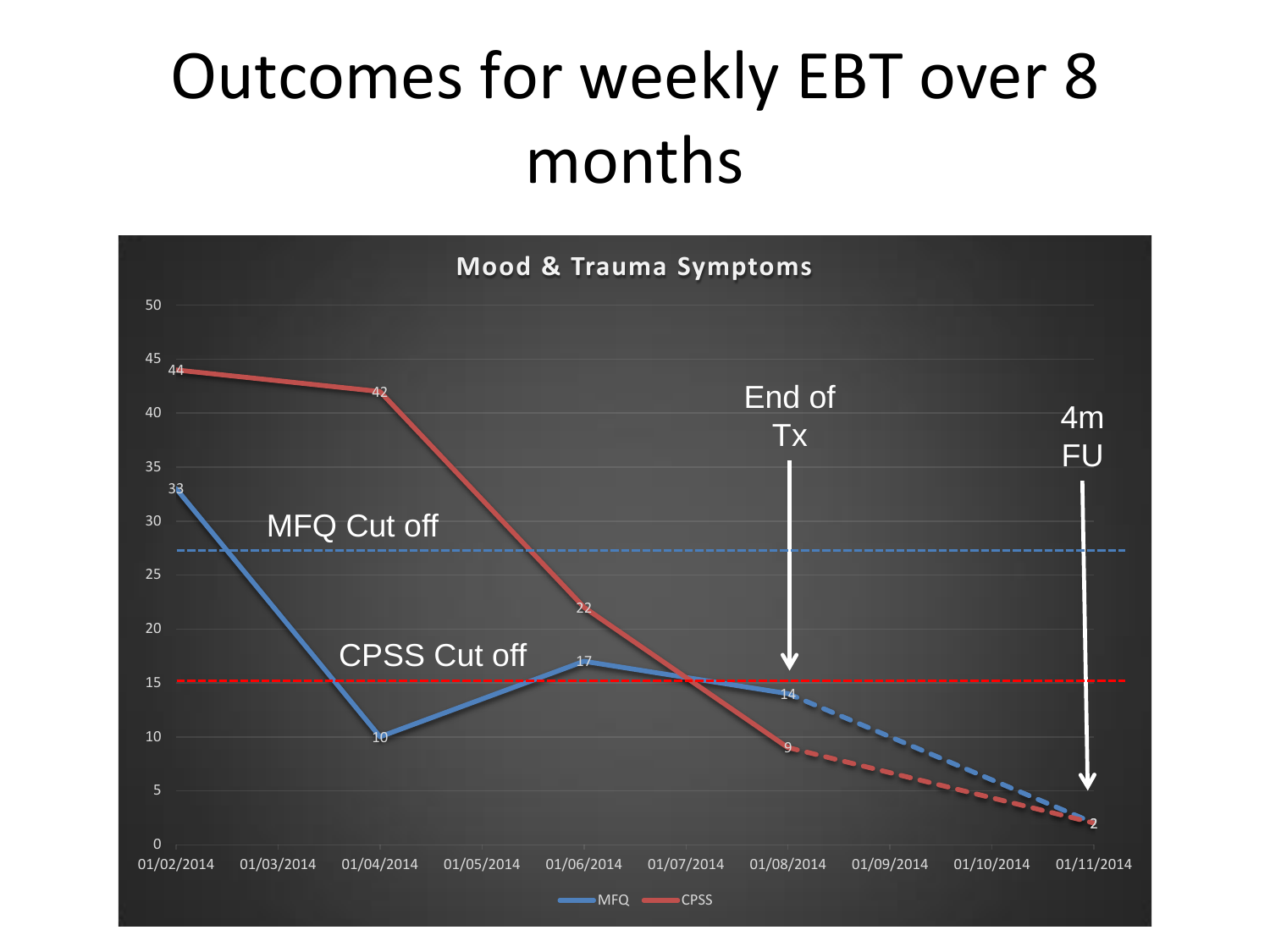#### Building effective services Complexity & individuality

- Adopted children with mental health problems may need comprehensive expert assessment & biopsychosocial formulation because of their complexity & **individuality**
- But not all will need such assessments
- Single "One size fits all" services inefficient need an open mind & relentless curiosity about diversity
- The science promotes a diverse & flexible model
- Likely to need a range of different services, at different times, in different settings, from different providers working together for the child